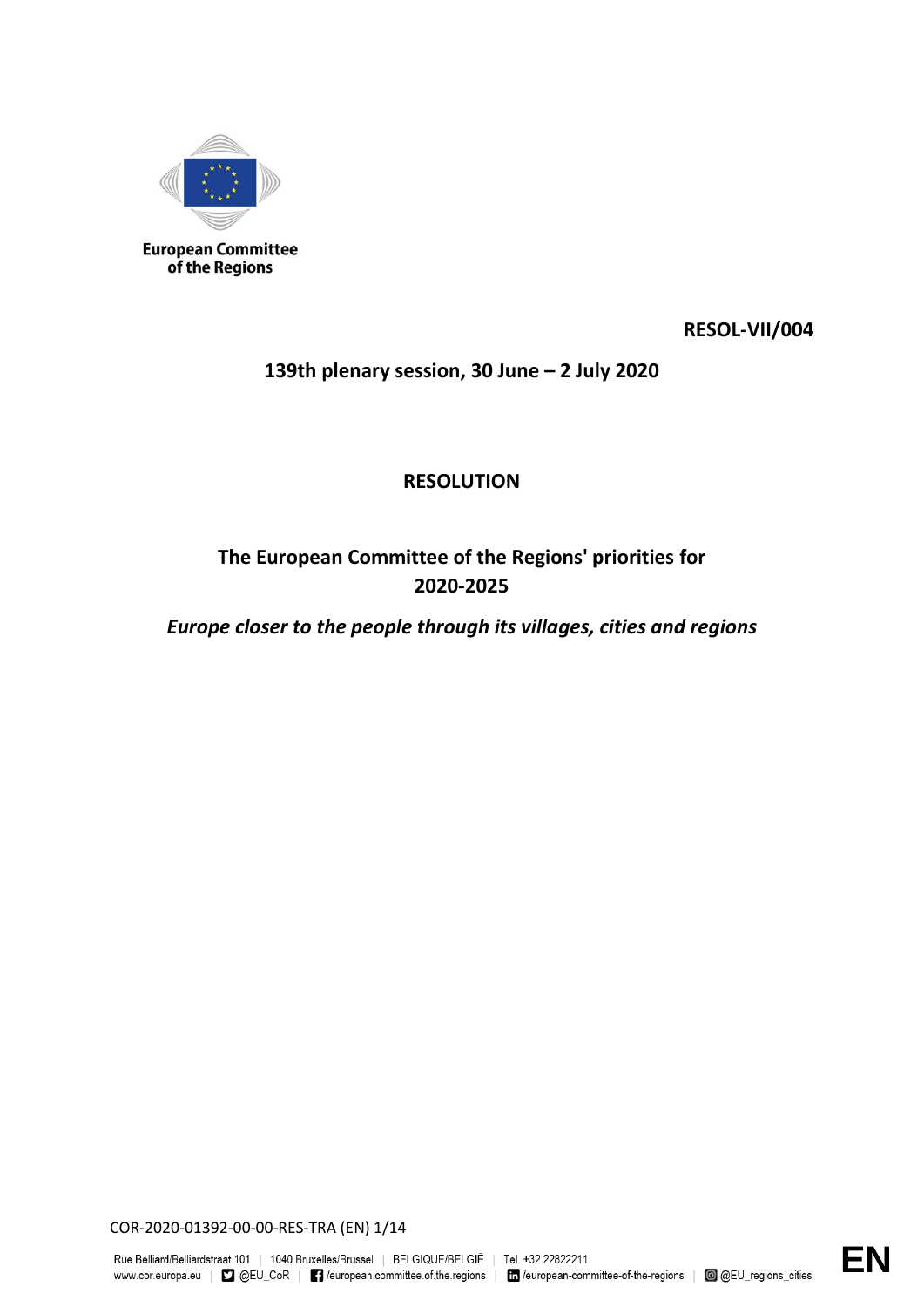### **Resolution of the European Committee of the Regions - The European Committee of the Regions' priorities for 2020-2025 - Europe closer to the people through its villages, cities and regions**

The European Committee of the Regions (CoR) is the political assembly enshrined in the EU Treaties, providing institutional representation for all territorial areas, regions, cities and municipalities.

A European Union that takes into account local and regional needs and concerns increases democratic legitimacy, improves ownership and achieves greater added value, both for the EU's policies and for their effectiveness on the ground, thus providing a benefit to citizens. To this end, the European Committee of the Regions works closely with the European Commission, the European Parliament and the Council of the European Union, as well as in the Member States at the various levels of government. The current state of the EU requires that this cooperation be continuously strengthened and the voice of regions, cities and municipalities be ever more present in EU policy and legislative development.

### **From crisis to recovery: towards a resilient, sustainable and cohesive European Union**

In recent years, the European Union has faced unprecedented challenges: a serious financial crisis and severe economic recessions, social and territorial challenges, the green and digital transitions, instability in its neighbourhood and in the global system, and migration. The COVID-19 pandemic is further testing the EU's solidarity and has put our ability to cope with emergencies that place considerable pressure on our health, social and public services under the magnifying glass. This most recent crisis has illustrated not only the need to adopt a coordinated response, backed by a far stronger EU budget, but also the need to further support Europe's one million local and regional authorities working on the frontline to protect citizens and local economies and respond to emergencies<sup>1</sup>.

*The EU must become more socially, economically and environmentally resilient in all its regions and cities.* Backed by properly funded European investment, it needs to ensure that its policies and programmes meet the needs of local communities. Cities and regions are the engines of the European economy. The role of local and regional authorities is essential in the formulation and implementation of EU policies, which is why the EU must involve cities and towns and regions better and more strongly in European decision-making through a practical and well-organised multi-level government process. Europe needs to accelerate digitalisation and boost innovation capacity in cooperation with the Member States and local and regional authorities across the whole of the EU. A faster and fairer recovery requires greater European solidarity, responsibility and partnerships, driven by the EU's commitment to green, sustainable and territorially balanced growth that supports every region and city.

1

<sup>1</sup> Declaration of the European Committee of the Regions on Local and regional authorities as actors of the European response to the COVID-19 crisis.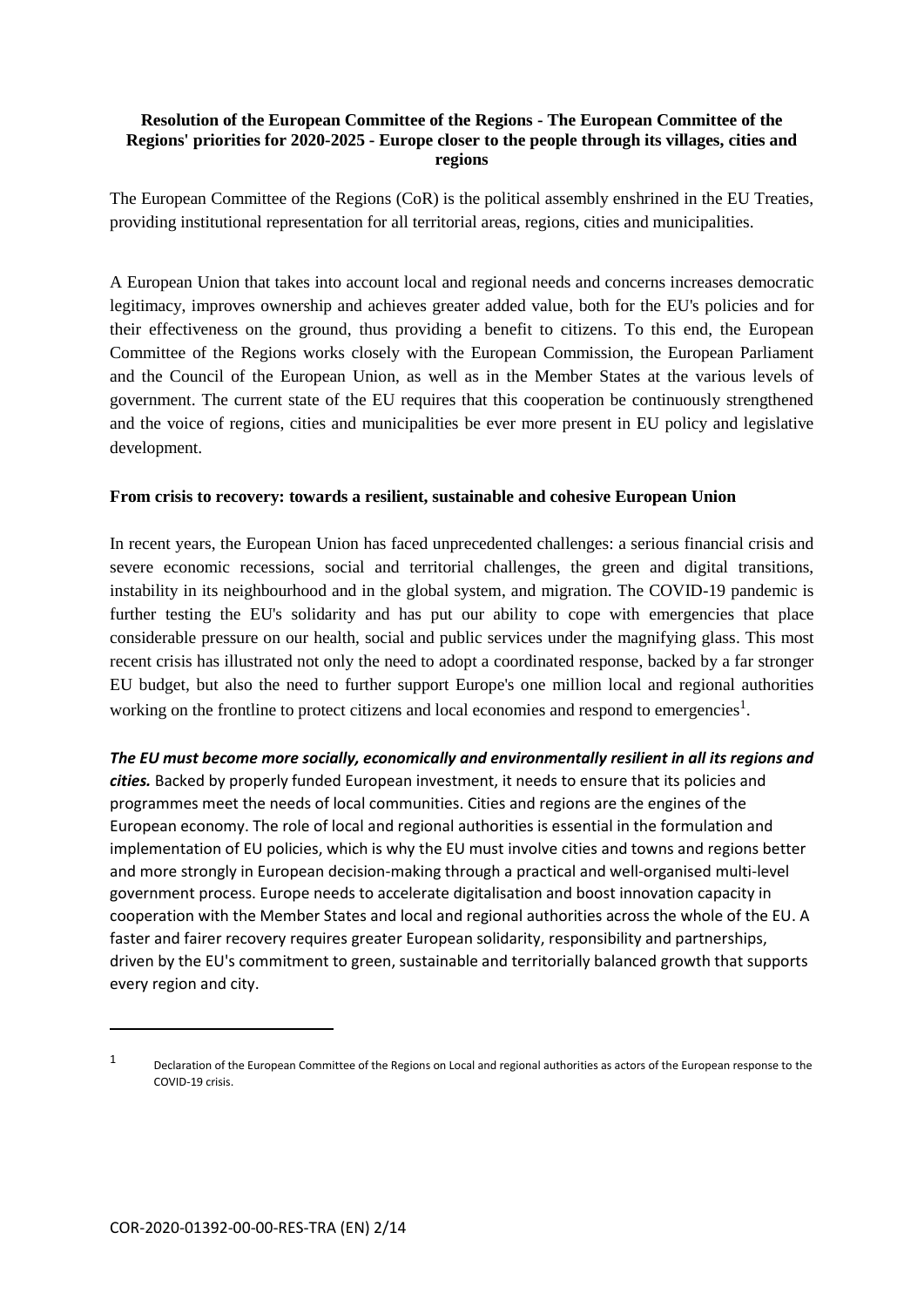The European Committee of the Regions (CoR) will therefore focus on the following priorities with key measures during its current five-year term (2020-2025):

### *Bringing Europe closer to its people: strengthening EU democracy and working together on the future of our Union*

*The CoR's mission is to bring Europe closer to its people and to reinforce European democracy at all levels, in order to meet people's needs more efficiently and regain their trust in the European Union and its institutions. The CoR will work to ensure that all regions, cities, towns and villages are supported by the EU in dealing with the short and long-term consequences of the COVID-19 pandemic. The CoR will continue to improve the quality of EU legislation and to better anticipate its territorial impact and promote the principle of active subsidiarity. To deliver on this mission, the CoR will make use of the legislative, policy and political work of its members and stakeholders. In addition, the CoR will develop a communication campaign focused on the fundamental role of local and regional governments in European democracy, which will include preparing and contributing to the Conference on the Future of Europe. An Annual Local and Regional Barometer, which will be founded upon sound statistical evidence and on an inclusive approach involving its members and relevant stakeholders, and will feature a high-level political plenary debate, will form an annual point of reference and thus contribute to this objective.* 

The CoR will prioritise the following key measures under this heading:

- 1. Promote awareness and action at local and regional level on the foundational EU values of respect for human dignity, freedom, democracy, equality, the rule of law and respect for human rights, which must be protected and respected even in times of emergency. The CoR is committed to identifying the appropriate local and regional responses to the way the EU works and to engaging with citizens through its members, in order to bridge the gap between EU institutions and local communities;
- 2. Reiterate its call to fully participate and be fairly represented in all bodies of the Conference on the Future of Europe. As with the economic and climate crises, the pandemic has revealed that a deep reflection on European democracy and policies is more necessary than ever, and the Conference on the Future of Europe will be an essential opportunity to discuss the EU as a project with citizens and local and regional authorities, as well as to propose, before the next European Parliament elections, a new way of working for the EU, including revising the Treaties with a view to fully involving cities and regions in policy making;
- 3. Call on the EU Member States and its institutions to uphold, build and strengthen the commitments agreed in the 2007 Berlin Declaration and the 2017 Rome Declaration, namely recognising that tasks and cooperation should be shared among all levels of government,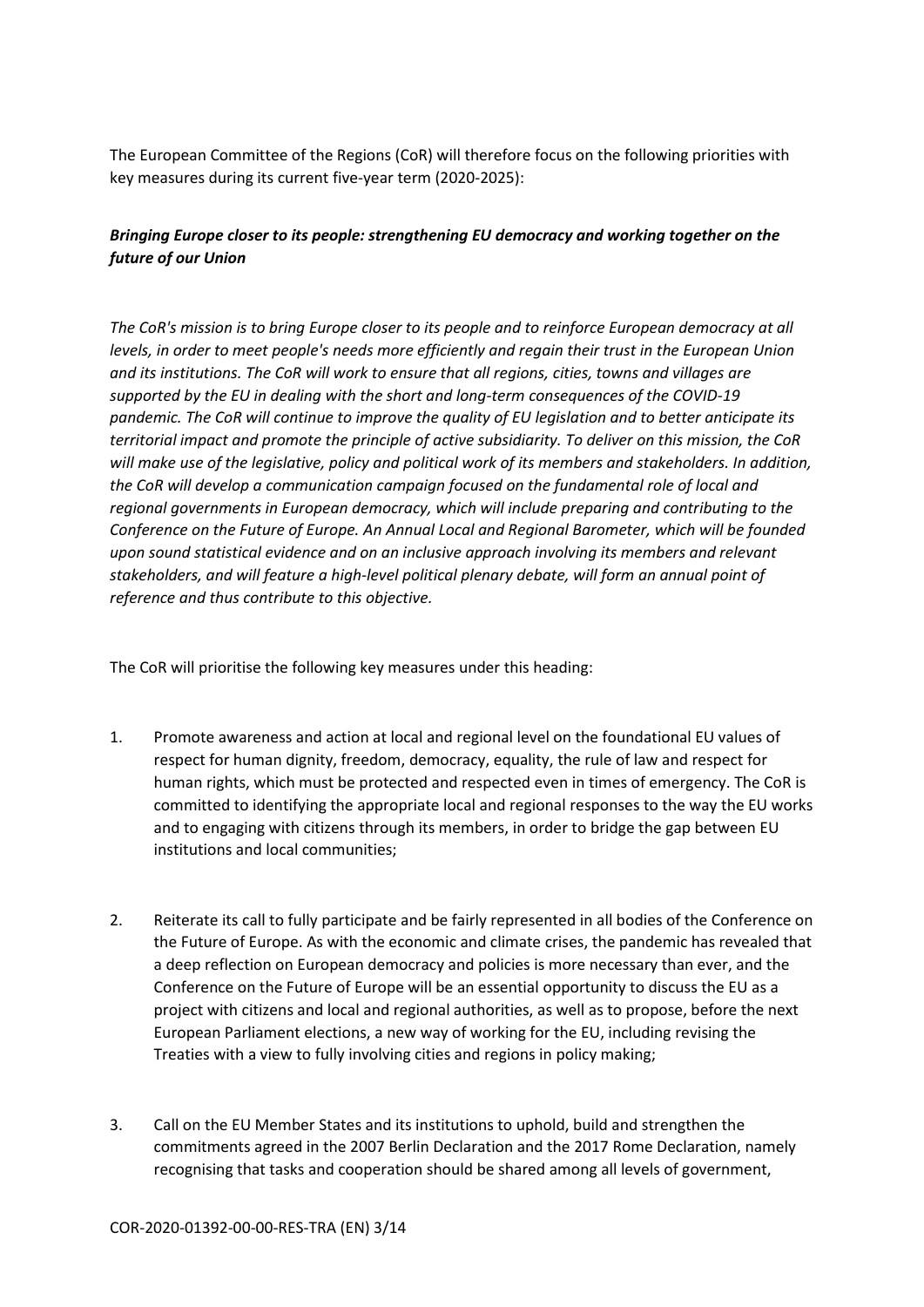including local and regional authorities, in order to make the European Union more effective, united, democratic and resilient. The final text of the joint position on the Conference on the Future of Europe should be adopted in the spirit of institutional cooperation;

- 4. Develop a model for a permanent and structured dialogue with citizens through local and regional authorities in the context of the Conference on the Future of Europe and beyond, allowing a two-way process of communication between citizens and EU institutions. In this respect, the wealth of experience and existing best practices of deliberative democracy at local and regional level and the many networks of elected local and regional councillors are key assets, which the CoR will bring to the debate on the Future of Europe;
- 5. Support local and regional authorities in making the most of new digital technology instruments and ICT tools. Digital technologies have significant potential for innovative solutions to the economic, social and technological challenges of our time. In this way, they can improve public service delivery, facilitate communication between people, increase citizens' participation in new and different ways, enhance the transparency, inclusiveness, accountability and responsiveness of the decision-making process, improve local governance, and compliment and reinforce democracy. This is why the resilience and independence of digital systems and their providers must be significantly improved;
- 6. Promoting diversity, by advocating inclusivity and equality measures and by preventing and combating discrimination based on gender<sup>2</sup>, racial and ethnic origin<sup>3</sup>, religion, disability, age<sup>4</sup> and discrimination on any ground in decision-making at European, national, local and regional levels, both within the CoR and beyond;
- 7. Actively participate in the awareness and communication campaign combatting gender stereotypes that the European Commission will launch and serve as a platform for local and regional entities to exchange best practices on this topic;
- 8. Support and strengthen minorities in Europe, in particular through the Minority SafePack initiative;

**.** 

 $\mathfrak{p}$ Directive 2004/113/EC.

<sup>3</sup> Directive 2000/43/EC.

<sup>4</sup> COM(2008) 426: Proposal for a directive on the application of the principle of equal treatment between persons.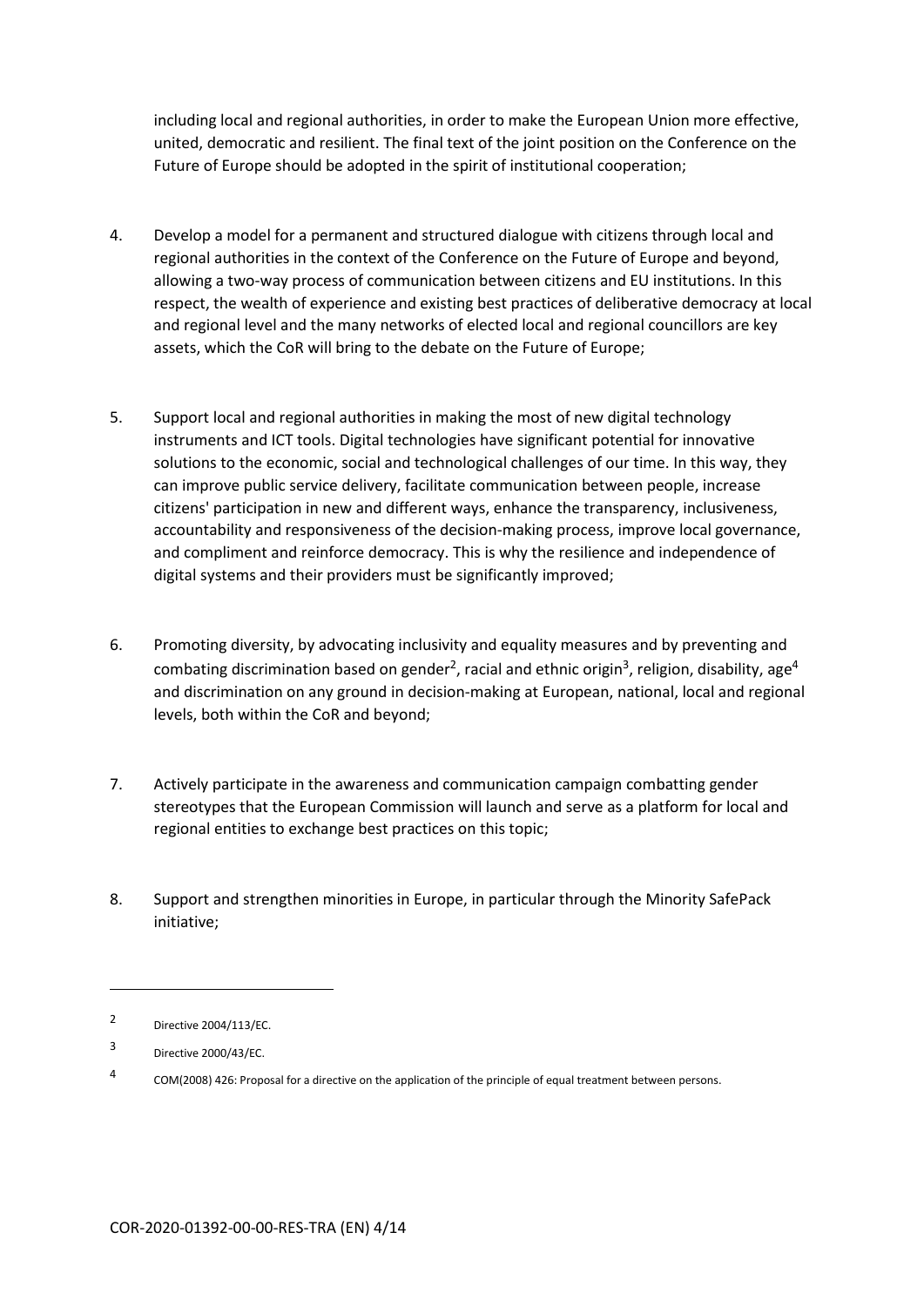- 9. Become the reference point for all regional and local authorities in Europe, including outside of the CoR's membership, by strengthening the CoR's political identity and relations as well as strengthening the cooperation with the main political families, national governments, elected representatives at local and regional level, European and national associations of regional and local authorities, and regional offices in Brussels;
- 10. Support representative democracy through stronger interaction with parliaments at European, national, regional and local level, as well as through the exchange of best practices on tools for energising representative and participatory democracy, including participative budgets. The rule of law, democracy and good governance must be prerequisites for EU funding;
- 11. Use evidence-based analyses to monitor and promote the devolution of local and regional competences and sub-national finances, as well as the functioning of local democracy in the EU;
- 12. Create digital tools to map policy and financial competences, using synergies with the existing tools of EU, national and international organisations;
- 13. Support and promote the important work of local and regional authorities on the frontline of the COVID-19 pandemic and the economic and social crises. The pandemic is demonstrating the importance of properly applying the active subsidiarity principle, as well as the essential role of local and regional authorities on the one hand, and the need for coordination and support at European level on the other;
- 14. Scrutinise new EU policy initiatives to ensure that they incorporate a territorial dimension and meet the EU added-value requirement, in line with the recommendations of the "Task force on subsidiarity, proportionality and doing less more efficiently" and the "Better Regulation Guidelines";
- 15. Cut administrative burdens and reduce implementation costs for regions and cities by insisting on the simplification of legislation and cautioning against the practice of so-called gold plating more generally;
- 16. Step up cooperation with the European Commission, European Parliament and European Council, including through the Regional Hubs network and the Fit for Future Platform, in order to improve the effectiveness of EU policymaking with evidence-based feedback from local and regional stakeholders;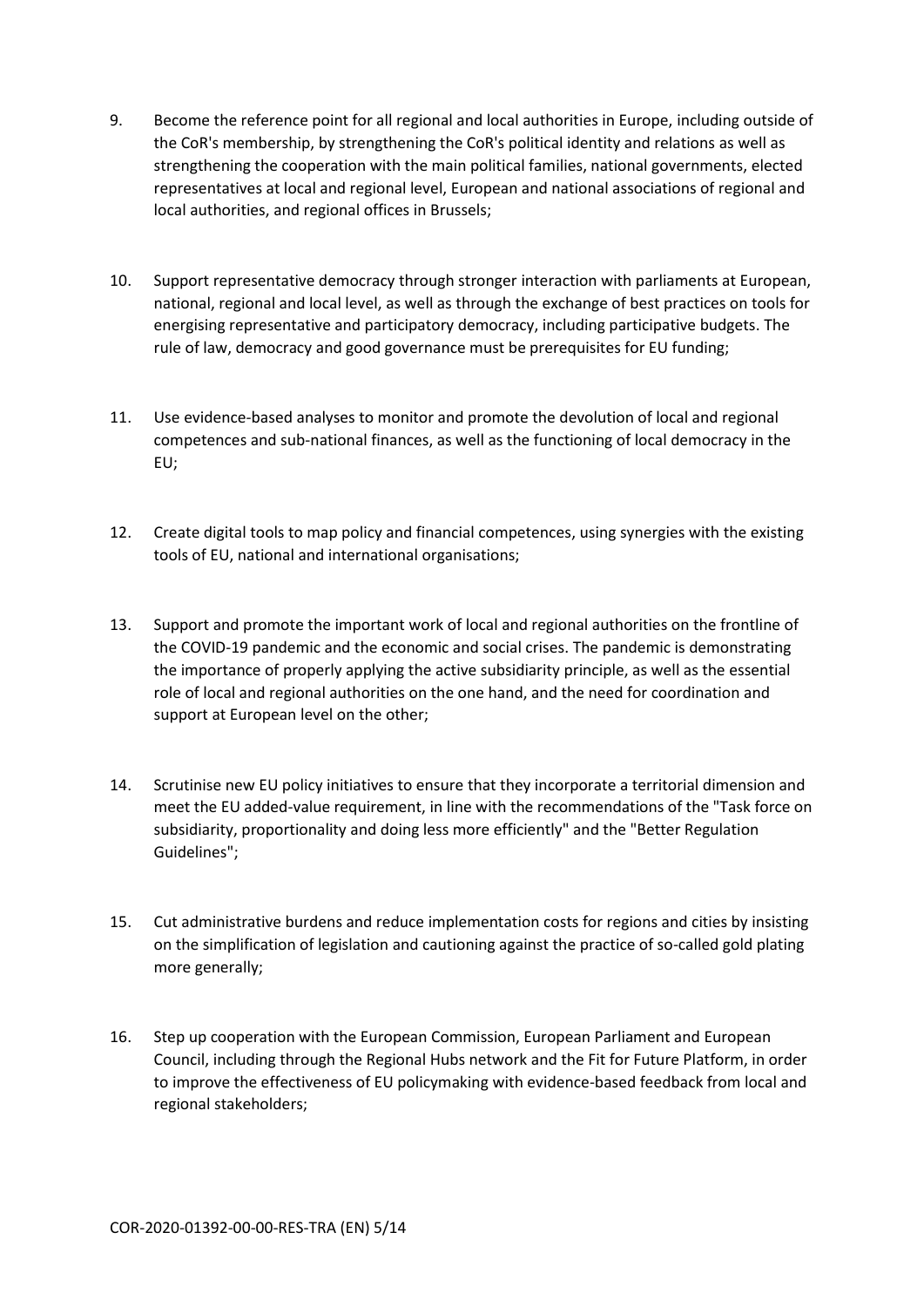- 17. Promote the importance of local self-government within the European Union, in the EU candidate and potential candidate countries and in the partner countries of the Eastern and the Mediterranean neighbourhoods;
- 18. Support the EU global action by promoting values and principles such as human rights, democracy, rule of law, sustainable development and social inclusiveness, among others, with close cooperation with its Mediterranean and Eastern partners;
- 19. Encourage regional parliaments to engage in the CoR-CALRE pilot project to generate political debates on key EU issues, such as the preparation of the European Commission Annual Work Programmes;
- 20. Ensure that the EU supports effective youth participation and engagement, including through structured cooperation with the EU Youth Coordinator, reinforcing measures such as the Youth Guarantee to improve prospects for high quality employment and education, and establishing a European Child Guarantee;
- 21. Continue cooperation with the Young Elected Politicians (YEPs) within the framework of the CoR YEP programme, in order to build links for future generations of elected local and regional politicians with European and national policymaking processes;
- 22. Promote the cultural diversity of our local, regional, national and European identities and the different languages and traditions that make up our European cultural heritage. Underline that the cultural and creative sectors, which have their place in the local economy as employers but also in the social life of communities, have been severely hit by the pandemic and need support. Contribute to a New European Agenda for Culture, including the mainstreaming of investment in culture in the different EU funds, as well as the strengthening of synergies between culture and other policies such as tourism, regional policy, education, youth, research and innovation.

# *Understand and respond to the profound societal transformations that the digital, environmental and demographic challenges entail for building resilient regional and local communities*

*The current climate and digital transitions, the demographic transformations and the consequences of internal and external migration flows are having a profound impact on every European region, city, town and village. For this second priority, the CoR's mission will be to analyse and identify solutions that will enable regional and local authorities to address these societal transformations in the places where people live. The COVID-19 pandemic requires a reflection on the appropriate response to these challenges, as Europe and the Member States demonstrate how far they are ready to go to save lives and the economy. This crisis has increased the need for an in-depth reflection on the policies,*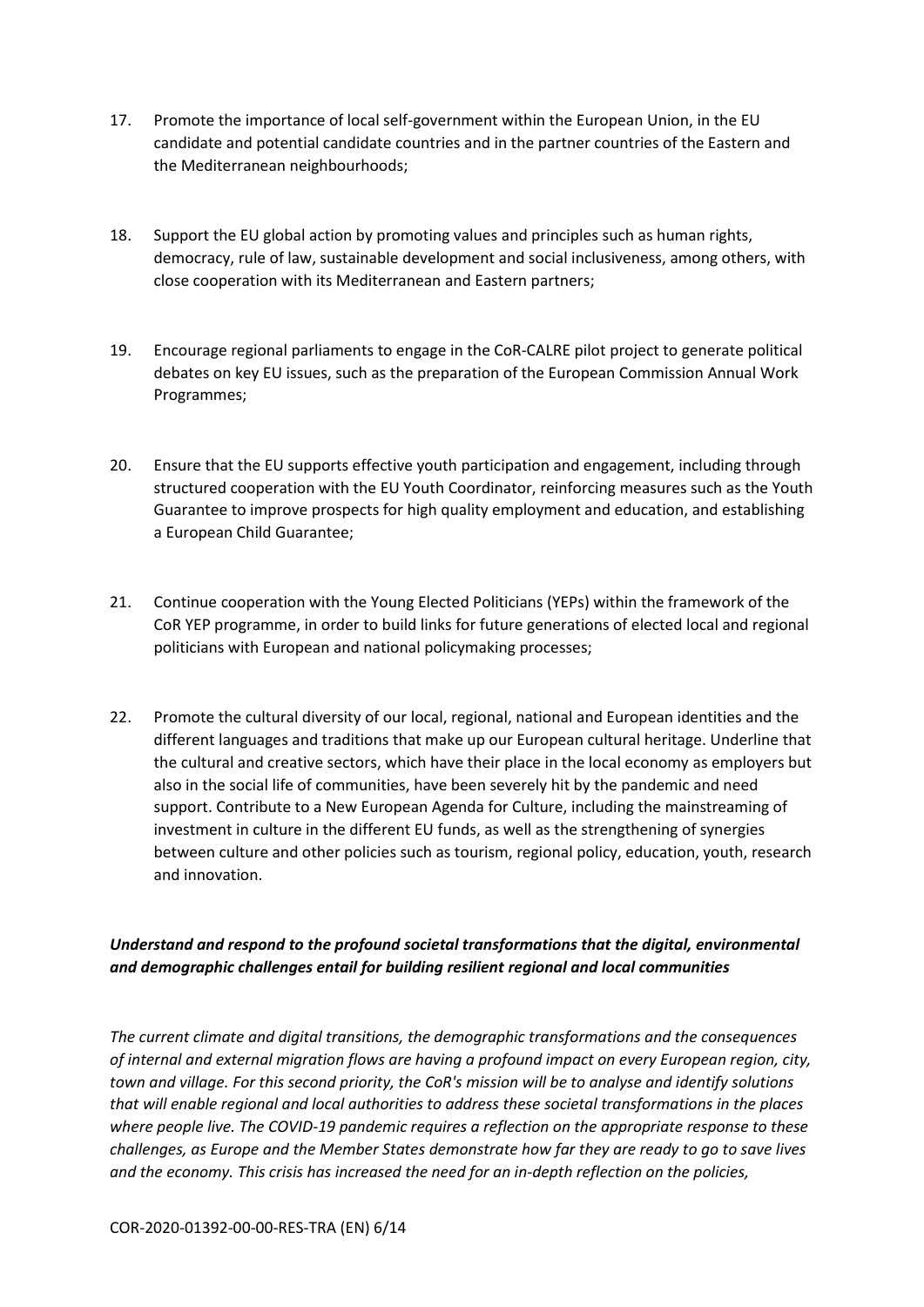*competences and overall functioning of the European Union. The CoR therefore looks forward to the important debate on all EU policies, in connection with the Conference on the Future of Europe, and to reviewing and assessing them more generally, in line with the subsidiarity principle. To deliver on this mission, the CoR will make use of the legislative, policy and political work of its members and stakeholders, while contributing to the European Green Deal and delivering on the UN's Sustainable Development Goals. This will be complemented by a CoR-led communication campaign. The Annual Local and Regional Barometer will also contribute to delivering on this priority.*

The CoR will prioritise the following key measures:

- 23. Promote a COVID-19 pandemic crisis plan based on the implementation of the Sustainable Development Goals at local and regional level, as well as on the European Green Deal initiatives;
- 24. Contribute to the 2030 carbon reduction targets, with the aim of achieving climate neutrality by 2050, by encouraging ambitious and decisive local and regional action via the Climate Pact and other relevant local and regional sustainable development initiatives;
- 25. Promote using smart specialisation strategies and other instruments in increasing European partnerships and local public-private collaboration to improve professional competencies and qualification opportunities in fields, workplaces and technologies that are necessary to build more sustainability, added value and resilience at local and regional level;
- 26. Contribute to an ambitious EU environmental policy, ensuring policy integration in the framework of all Environment Action Programmes. Ensure that the local and regional dimension is adequately considered in the preparation and implementation of the three main environmental priorities of the European Green Deal: biodiversity, circular economy and zero pollution. Plan environment and climate policies that are appropriate for practical implementation in all kinds of communities;
- 27. Shape and support the development of the Climate Pact through coordinated and crosscutting measures and initiatives, including through locally determined contributions and political commitments at the level of regions and cities, with the aim of ensuring that it builds on multilevel governance, effective dissemination of good practices, and that no person or region is left behind;
- 28. Anticipate how the energy, mobility and digital transformations will affect our communities. Formulate strategies and support their swift implementation to maximise their positive effects and reduce their negative local impacts;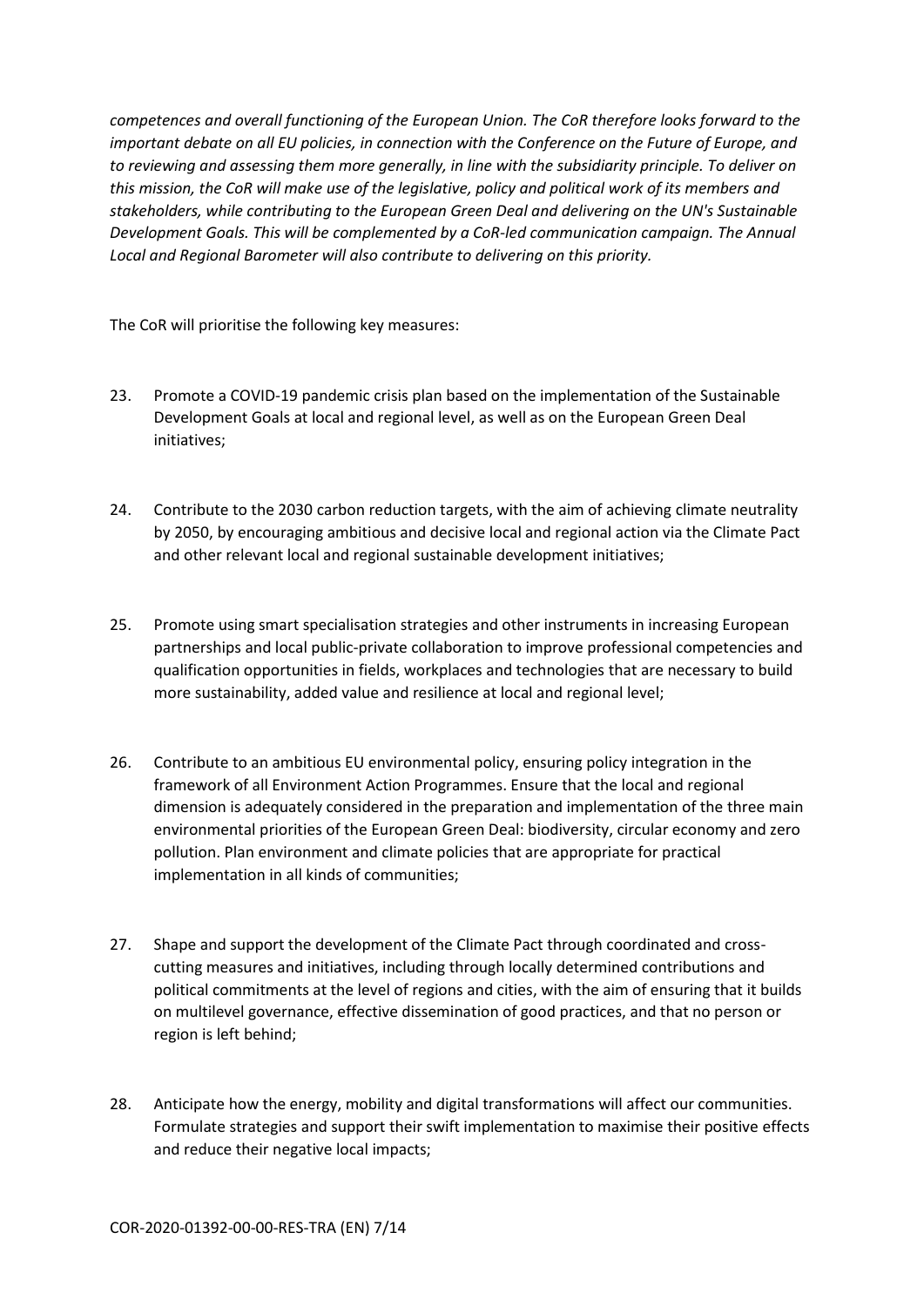- 29. Support local resilience through climate change adaptation, and augment local capacity to respond to extreme weather events that occur with both increased frequency and severity, in particular by providing the necessary resources to local and regional authorities to manage disasters through the EU Civil Protection Mechanism, and making use of a strengthened EU Solidarity Fund;
- 30. Contribute to the preparation of the zero pollution goal for a toxic-free environment, and prepare and support regional and local authorities in implementing the EU's ambitious targets for a zero-pollution action plan for water, air and soil. Contribute to the review of the urban mobility package on the basis of the lessons learnt from the Sustainable Urban Mobility Plans and prepare public transport authorities to respond to exogenous threats against the provision of safe and secure mobility services;
- 31. Ensure that the voice and contributions of local and regional authorities are duly taken into account in multi-level climate and energy dialogues in Member States when designing, evaluating and implementing the National Energy and Climate Plans, national long-term strategies and national long-term renovation strategies;
- 32. Support the European Commission in successfully shaping and delivering the Renovation Wave and putting it at the centre of the post-pandemic recovery strategy;
- 33. Support the European Commission in its ambition to establish deforestation-free labelling of products and to protect and restore forests worldwide;
- 34. Address the digital divide and promote increased digital learning and the digitalisation of local and regional public services, including with the support of the Digital Europe Programme 2021- 2027, in order to reduce administrative burdens and boost the sustainable growth of local business and a resilient economy, as well as to contribute to a more sustainable and green Europe;
- 35. Support the provision of digital and media literacy skills for all at regional and local levels, and work to establish a European framework for the human-centric and trustworthy deployment of artificial intelligence;
- 36. Call for support from the European Commission, the EU's Member States and their regions and cities to accelerate the modernisation and digitalisation of education and training systems, including necessary investments in educational infrastructure equipment, and support for employment in the local economy. Contribute to efforts to resume activities under the Erasmus+ programme and European Solidarity Corps. The European Education Area and the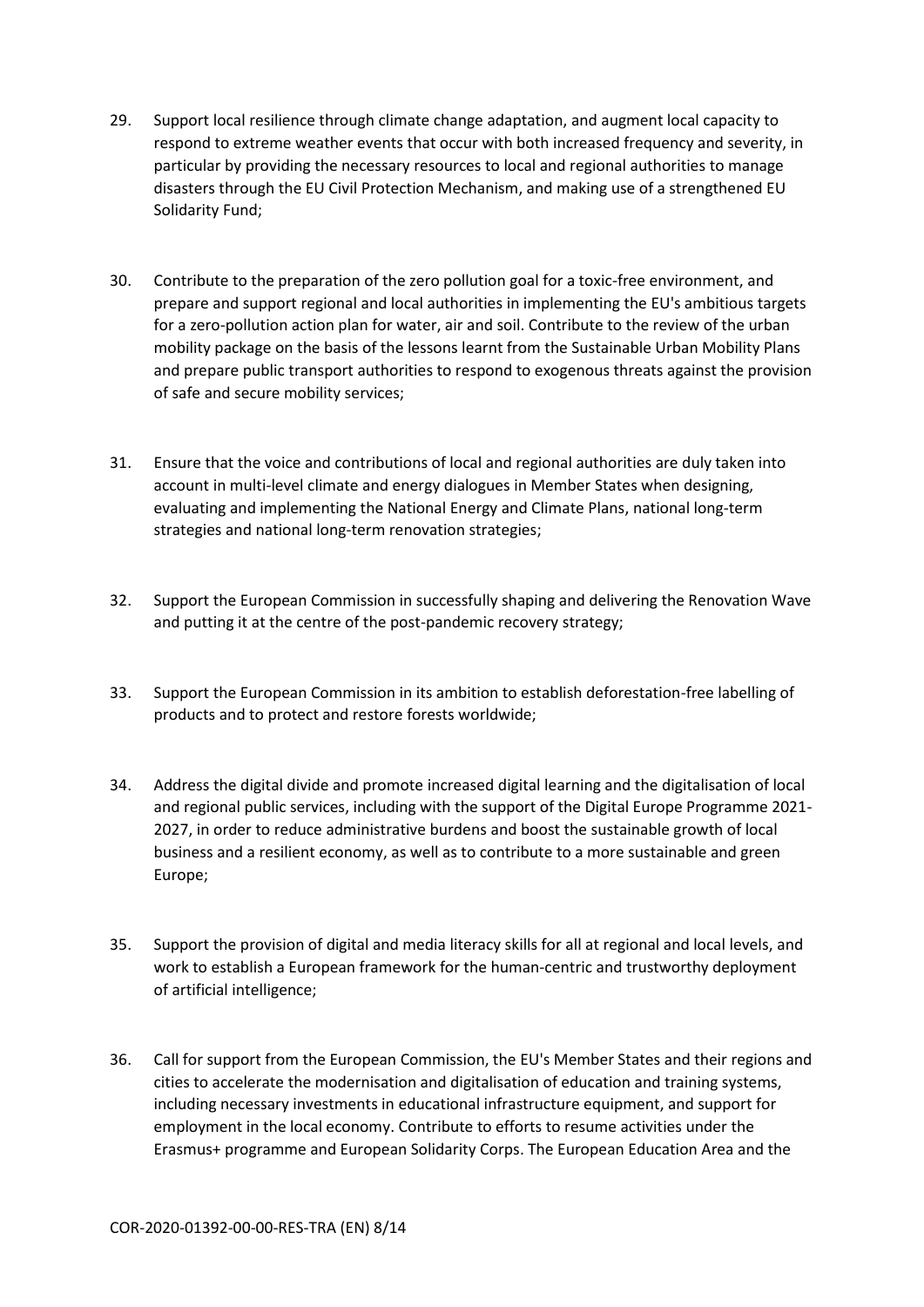updated Skills Agenda for Europe constitute two important avenues for action and support, to be underpinned under the future Erasmus programme;

- 37. Improve broadband connectivity and 5G deployment at local and regional level in both urban and rural areas, and map future investment needs;
- 38. Ensure that regional and local authorities can contribute to and benefit from the future Farm to Fork strategy; initiate local food councils, connect local food producers and consumers, promote healthy diets and raise awareness about food waste; address the financial needs of farms in implementing the necessary measures on climate, environment and biodiversity;
- 39. Address the increased challenge of brain-drain and enhance regional innovation ecosystems by strengthening territorial cohesion, fostering an economy of well-being and promoting research and innovation, including through support from Horizon Europe, ESIF and different national funding instruments. Launch territorial foresight initiatives as well as activities aimed at reinforcing the social, economic and health-related resilience of regions and cities as soon as possible;
- 40. Contribute to an overarching European Strategy on demographic change which tackles all the demographic challenges with a broad, coordinated, joined-up EU response, as this is a crosscutting issue that affects all EU policies;
- 41. Ensure that the EU develops a comprehensive, humanitarian and fair migration policy and does not leave its Member States, border regions, islands and outermost regions alone in dealing with the migration crisis, as this is both a national and a European issue; support the exchange of best practices between regional and local authorities on the integration of migrants;
- 42. Provide regional and local input into reforming the EU's migration policy, including integration, fair return procedures and asylum policies that should be able to respond adequately to current and future migration trends; address the root causes of migration, in cooperation with countries of origin and transit, for those in need of humanitarian protection; protect the EU's external borders; prevent irregular migration and fight against human trafficking;
- 43. Promote a culture of respect for the rule of law at local and regional level, as a precondition for the European integration process and as a fundamental value of the EU, enshrined in the Treaties and shared with the constitutional traditions of the Member States;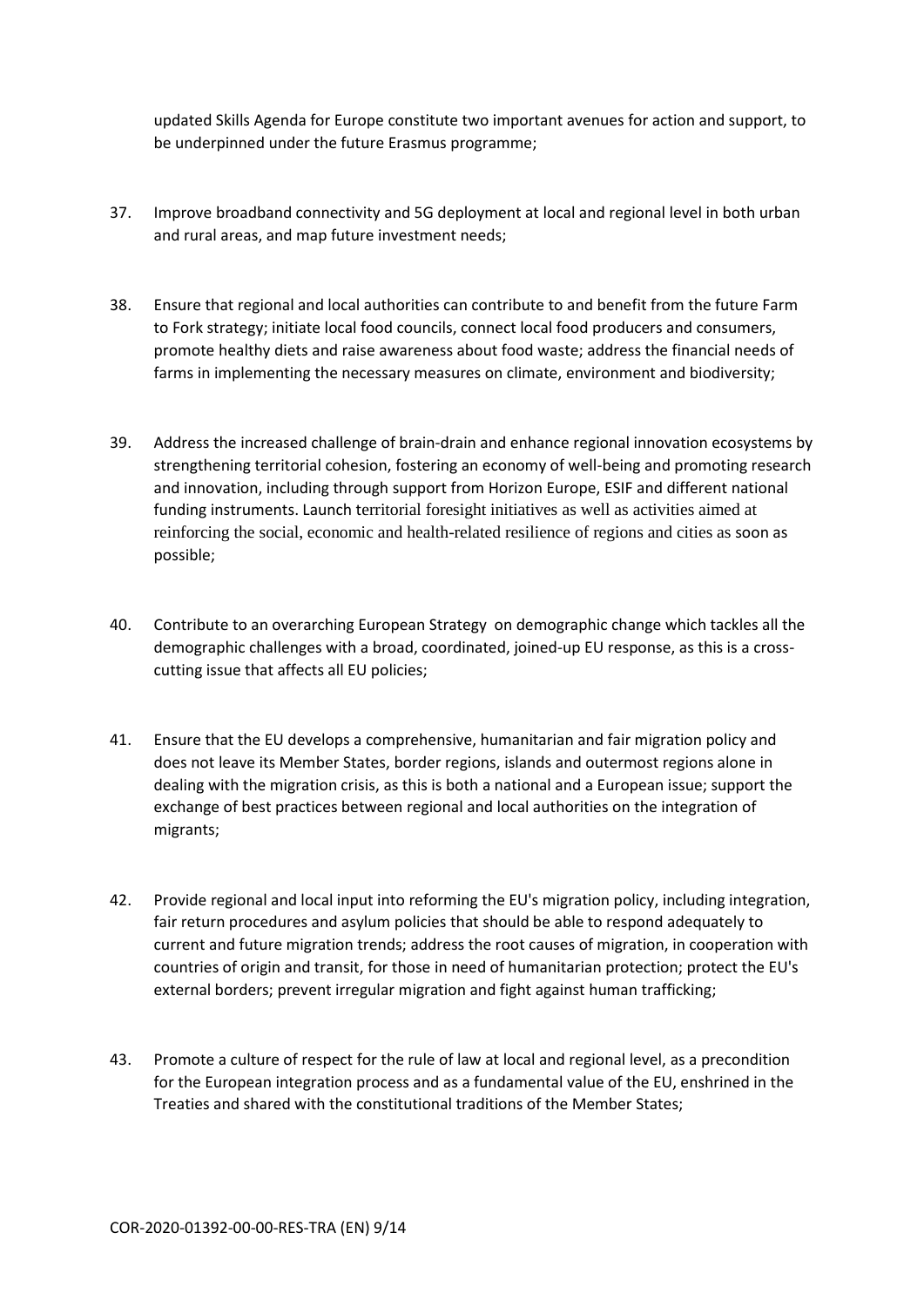- 44. Call on the EU to safeguard jobs and ensure a recovery based on upward social economic convergence and improved social rights and working conditions for all, with consideration for the social partners and national systems, including for those who work in new forms of employment, such as platform work and the gig economy, as well as workers in the traditional economy, micro enterprises and the cultural sector. Recognise that two-thirds of all employment is generated by SMEs, the majority of whom are firmly rooted in local communities and so are a crucial part of Europe's social fabric. The CoR continues promoting EER and other European wide activities to develop and increase entrepreneurship, especially among youth;
- 45. Act as a facilitator for development cooperation between cities and regions and as a promoter of the UN's Sustainable Development Goals in order to achieve forerunner role in contributing to tackle global challenges such as conflict and political instability, economic fragility, migration, and climate change;
- 46. Exchange good practice with local and regional authorities of the accession countries and partner countries from the EU neighbourhood as well as from the Global South, and facilitate their access to targeted EU support.

## *Ensure that the European Union is permanently at the service of its people and the places they live based on social, economic and territorial cohesion as fundamental values*

*The CoR's mission will be to ensure that economic, social and territorial cohesion is respected through European Union policies that affect people and the places where they live (place-based policies). To deliver on this mission, the CoR will make use of the legislative, policy and political work of its members, partners and stakeholders. It will continue to build on the mobilisation of the "Cohesion Alliance", showcasing the added value of cohesion as a policy and as a fundamental value that underpins all EU policies. It will focus on the role of regions and cities in the economic recovery plan of the EU. The European Week of Regions and Cities and the Annual Local and Regional Barometer will also deliver on this mission.*

The CoR will prioritise the following key measures:

47. Advocate a Multi-Annual Financial Framework (MFF) as a key tool of European solidarity that matches the EU's level of ambition to tackle all its priorities, provides added value, is more transparent and understandable for citizens and includes the UN's Sustainable Development Goals, the implementation of the European Pillar of Social Rights and the new priorities set in the European Green Deal;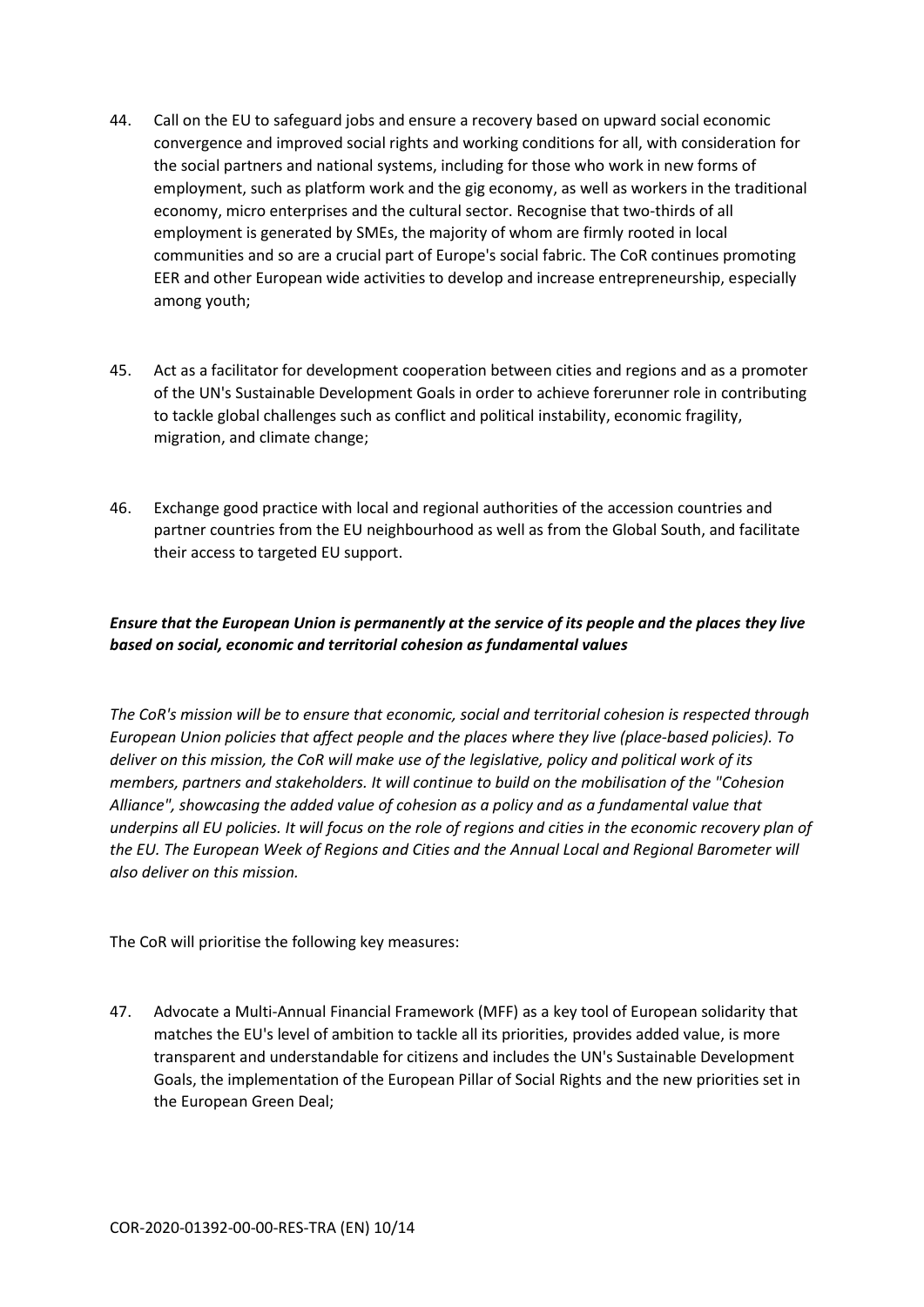- 48. Contribute to the reinforcement of the Cohesion Policy, fundamental since the origins of the EU, through the smart implementation of European Social Fund, European Regional Development Fund and Cohesion Fund, ensuring a significant impact among all European regions;
- 49. Continue to promote a strong and effective EU cohesion policy for all EU regions, which is required not only to help cities and regions recover from the COVID-19 crisis, but also to tackle the other major challenges that have a strong territorial dimension and an uneven distribution of effects both within and between the various regions and cities across Europe, in particular climate change and the shift towards a carbon-neutral economy, digital transformation, demographic changes and migration;
- 50. Emphasise the need for adequate and stable financing of the EU's cohesion policy and Common Agricultural Policy to achieve their full objective; support local economies and local and regional authorities in the effective use of the resources currently allocated to the recovery of the European economy;
- 51. In view of the expected asymmetric territorial impact of the COVID-19 crisis, call for regional and local earmarking within the new Recovery Fund. Ensure that the new instrument is not set up at the expense of the cohesion policy budget, and that investments are coordinated with EU funding interventions in order to maximise leverage effects and avoid fragmentation and centralisation;
- 52. Stress that the COVID-19 pandemic requires the EU to strengthen health security and boost its own health resources and medical supplies, including personal protective equipment. This includes the creation of the legal means to be able, if necessary, to quickly and easily carry out procurement or initiate manufacturing. In addition, local and regional authorities must be supported in upgrading their emergency and disaster response capacities. As regional and local authorities have an important role to play in delivering public healthcare and social services for citizens, the CoR will advocate for coordinated EU action and support for national, regional and local disaster preparedness structures to respond to health threats and crisis situations in compliance with the subsidiarity principle;
- 53. Organise the resilience of economic cycles by strengthening the spatial convergence of the production chains in Europe;
- 54. Promote the use of sustainable urban development strategies to boost economic growth, job creation and decent work, and social inclusion, in line with the objectives of the renewed Leipzig Charter and the Urban Agenda for the EU;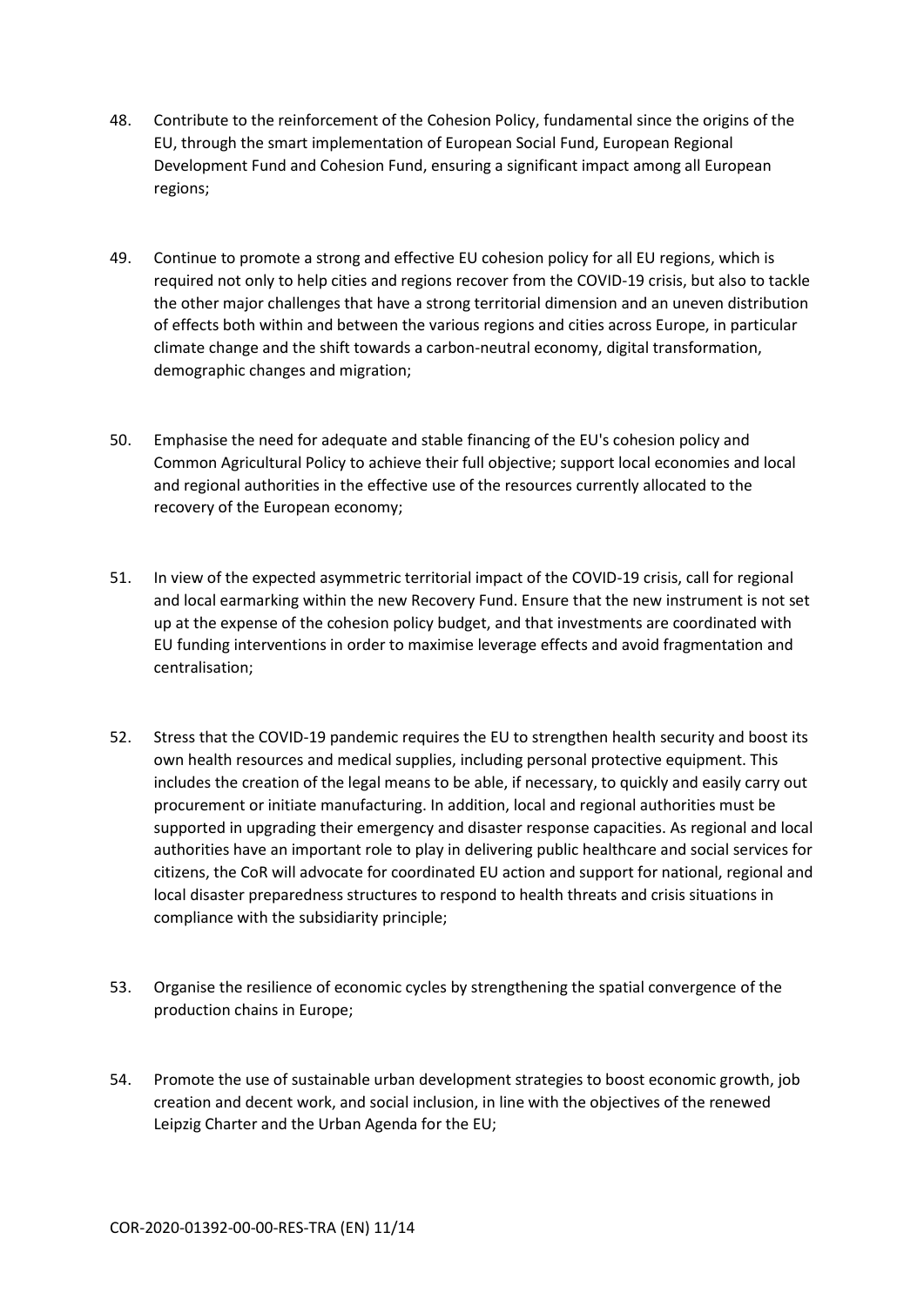- 55. Work towards a renewed Economic Governance Framework, including the Stability and Growth Pact (SGP), building on the lessons learned from the crisis, in order to improve the EU's fiscal rules by introducing a golden rule for sustainable investments, including the co-funding of the Structural and Investment Funds within the overarching objective of sustainable financial planning;
- 56. Monitor the impact of the pandemic and its adverse effects on long-term employment in all of the EU's local and regional economies. Stress the importance of rethinking the EU's industrial and entrepreneurial strategies and focusing on the sustainability aspects of growth in order to bring about a rapid recovery. Promote innovative ecosystems, social economy and smart specialisation, and support place-based industrial policies;
- 57. Monitor the application of the Code of Conduct on Partnership to ensure the full involvement of local and regional authorities in the preparation of the Partnership Agreements and programmes for the 2021-2027 period. The principles of partnership and multilevel governance should also provide inspiration for the governance of the European Semester;
- 58. Call for direct access to EU funding for cities and regions to implement the European Green Deal and ensure that local and regional authorities are involved in preparing the just transition plans and implementing the Just Transition Fund;
- 59. Ensure that regions, cities and individuals can benefit from the simplification measures of the European Structural and Investment Funds. Support the fight against – and prevention of – EU fund mismanagement and fraud;
- 60. Contribute to strengthening and improving the functioning of the Single Market, not only by identifying barriers to the four freedoms at local and regional level and by encouraging administrative simplification, but also by insisting that local and regional authorities are an essential part of the implementation and enforcement of the Single Market rules. Underline, in this regard, the drastic effects that freedom of movement has on the Single Market and caution against any further fragmentation of the latter;
- 61. Broaden the Cohesion Alliance to mobilise public and private sector stakeholders in the promotion of the cohesion policy and showcase the EU's added value to every EU citizen as well as to democratic principles, by monitoring and communicating the impact of EU-funded investments;
- 62. Monitor the State Aid Temporary Framework and subsequent measures of similar intent, allowing for targeted support to save jobs in sectors and regions that are hit particularly hard by the pandemic. Highlight that, in this context, more flexible rules on State aid would aim to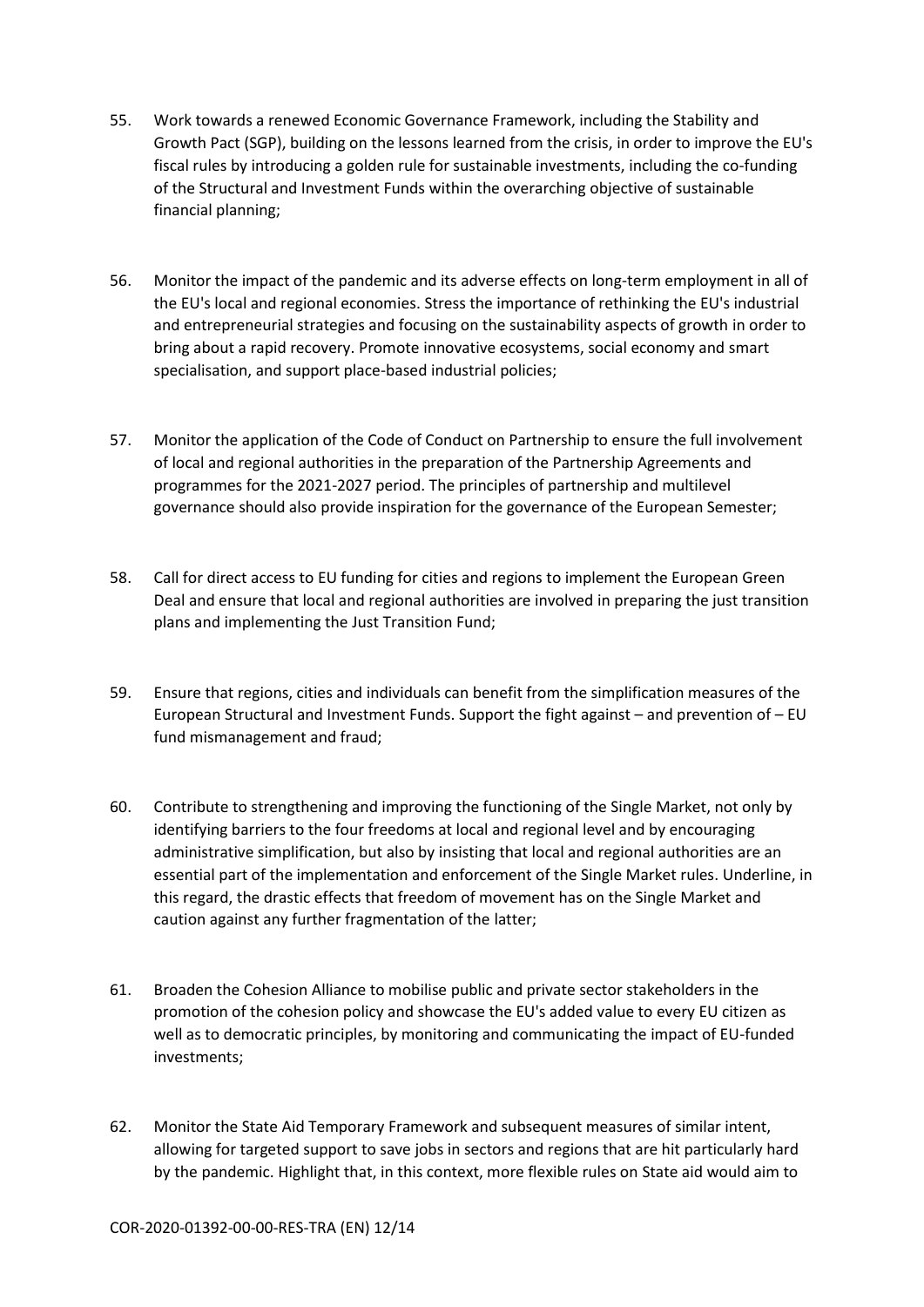"remedy a serious disturbance in the economy of a Member State", and that this reason will remain valid well beyond December 2020, the expiry date of the Temporary Framework; call on the Commission, therefore, to be ready to extend the Temporary Framework or allow similar flexibilities to help sectors and regions hit by the crisis to recover;

- 63. Support the gathering and dissemination of information linked to the flexibility of public procurement procedures, as under the current circumstances these open up the possibility for contracting authorities to use the negotiated procedure with reduced procedural requirements;
- 64. Support an EU Agenda for Rural Areas to redress depopulation and avert the risk of poverty in those regions, and to ensure a balanced and comprehensive approach to European territorial development;
- 65. Actively follow up on the CoR's activities on "Smart Villages" and promote the concept among the European institutions; promote innovation and modernisation initiatives for rural areas, and to adopt a strategy for sustainable and intelligent mobility under the Smart tourist destinations programme;
- 66. Insist that, in the event of a crisis situation in which borders should be temporarily closed or more closely monitored, the EU and its Member States should agree on common binding rules and procedures for guaranteeing the EU's freedom of movement; observe that cross-border economic and social areas are of great value to the EU;
- 67. Stress that during the COVID-19 crisis, local and regional actors have despite the many closed borders and unprecedented restrictions – shown admirable resourcefulness in finding ways to continue cross-border and transnational cooperation, demonstrating true solidarity between European citizens. This crisis is a reminder that a border-free Europe is one of the key achievements of European integration, which needs to be safeguarded. Engaging in people-topeople and small-scale, cross-border projects, which create the fabric of cross-border networks and large-scale projects by building mutual trust between the participants, should remain a permanent priority of the European Union and its institutions;
- 68. Uphold the importance of and ensure necessary budget resources for European Territorial Cooperation, which has proven indispensable to many regional authorities, both for exchanging expertise and best practice on key challenges, but also for building human links between regional authorities across borders;